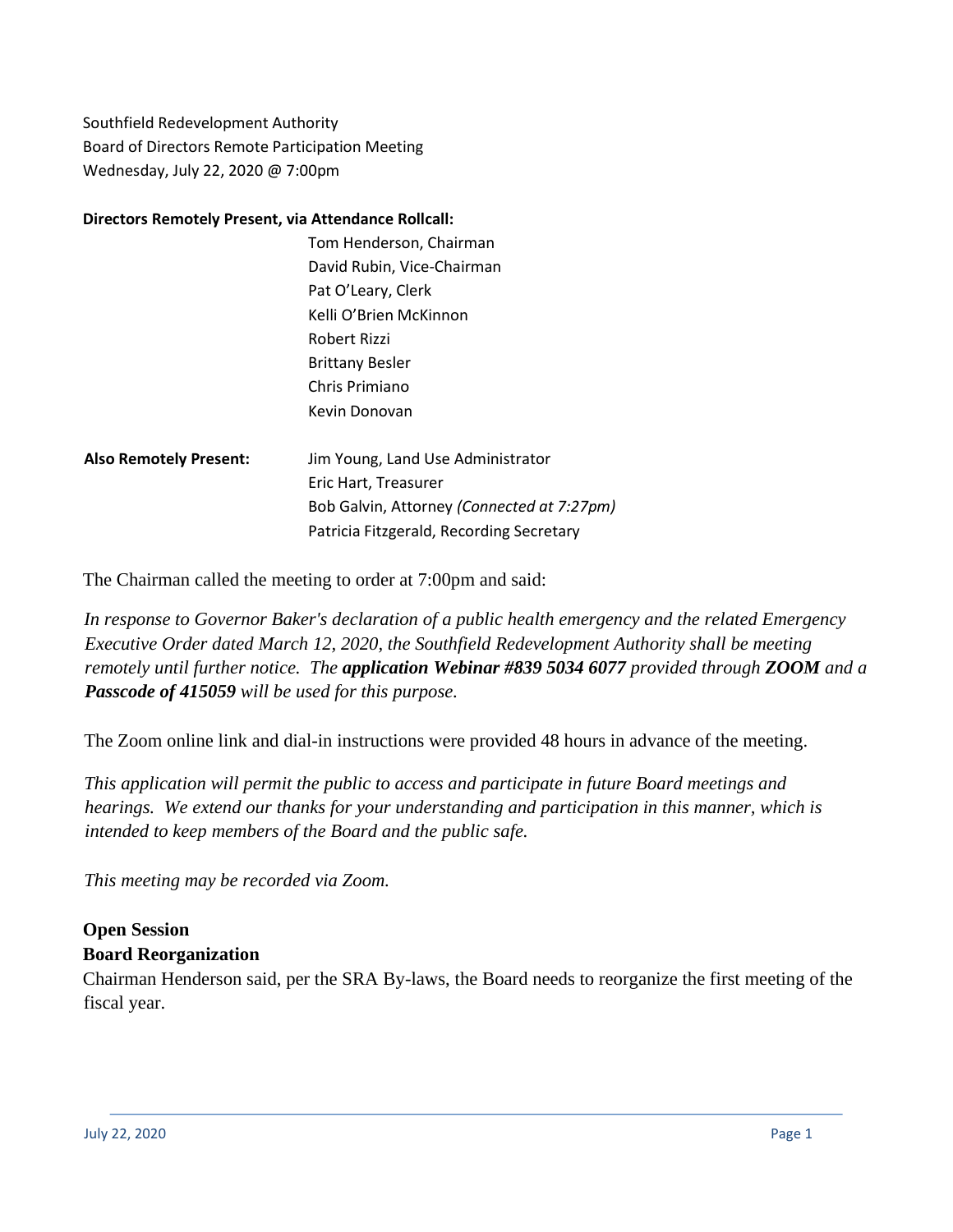**VOTED: Motion of Dave Rubin, seconded by Kelli O'Brien McKinnon, to re-elect Tom Henderson as Chairman. 8-0-0 unanimous roll-call vote**

**VOTED: Motion of Kevin Donovan, seconded by Tom Henderson, to re-elect Dave Rubin as Vice-Chairman. 8-0-0 unanimous roll-call vote**

**VOTED: Motion of Tom Henderson, seconded by Kevin Donovan, to re-elect Pat O'Leary as Clerk. 8-0-0 unanimous roll-call vote**

**Open Session Minutes VOTED: Motion of Tom Henderson, seconded by Kelli O'Brien McKinnon, to accept the June 18, 2020 minutes, as written. 7-0-1 rollcall vote; Bob Rizzi abstained**

**VOTED: Motion of Tom Henderson, seconded by Kelli O'Brien McKinnon, to accept the June 30, 2020 minutes, as written. 8-0-0 unanimous rollcall vote**

**Public Hearing Special Permit Granting Authority -Request for Plan Change to Approved Joint Site Plan/Special Permit for the Recreation Complex: Temporary use of modular building for office and concessions**

# **VOTED: Motion of Pat O'Leary, seconded by Bob Rizzi, to open the public hearing. 8-0-0 unanimous rollcall vote**

Mr. Young said the original request for a permanent facility has been withdrawn, and the request is now for a temporary facility.

Participating in the remote meeting, and representing the ownership group were Jerry Shafir, Sean Morris, Joe Bradley, and Chris Lynch.

Mr. Shafir said, since 2018, he has spent a lot of time and effort trying to straighten out many issues that had been created by LStar. He said they have had good growth until COVID-19; they were shut down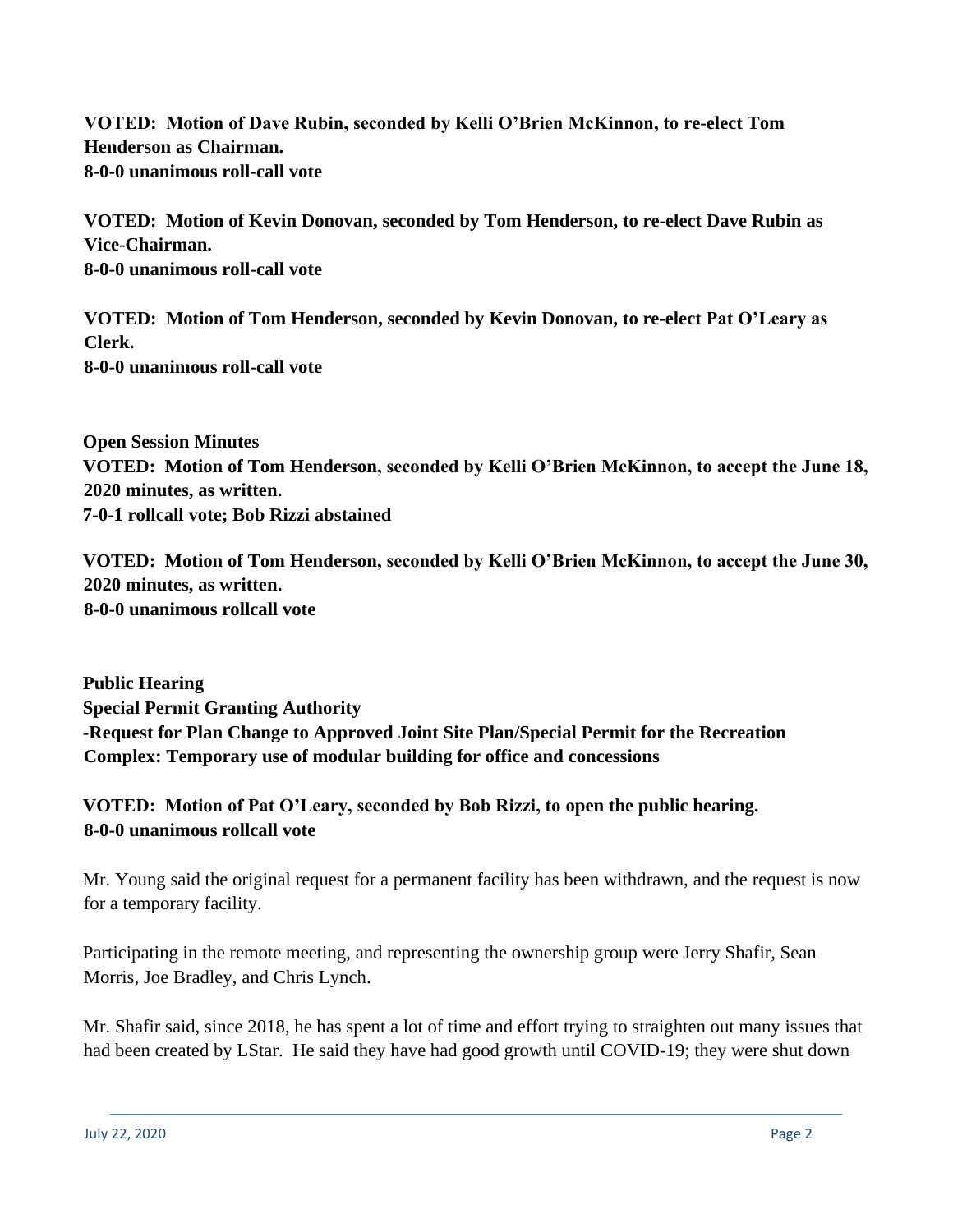in March, had some activity in June and July, and protocols are still restricted. He said they hope to see this change in August.

Mr. Shafir said they want to be the number one sports complex in New England and they want to keep moving forward to a first-class complex.

Mr. Bradley said, without concessions, they will struggle to build their business. He said the restaurant promised by LStar did not happen; they desperately need a concession component.

Mr. Morris said the facility and original restaurant were a big piece of why they came in; concession is a central piece of the business.

### *Questions from the Board*

Mr. Donovan asked for the rubbish barrels to be cleared on a regular basis.

Mr. Primiano asked what 'temporary' means.

Mr. Shafir said he hopes that, in the near future, Brookfield Properties/Washington Capital will help them with long term plans, but for now they are looking for a 12-month window.

Ms. O'Leary asked if a performance bond of \$50,000 is needed to protect the SRA. Mr. Donovan said he thinks, where it is located in Weymouth, that it would be Weymouth's concern.

Atty. Galvin was connected at this point and was asked his opinion on the matter. He said typically Bonds are obtained on future public improvements proposed in subdivisions.

Mr. Rubin said, if it goes into disrepair, they would not have the right to go onto private property to take it away.

Ms. O'Leary withdrew her question and recommended the Town of Weymouth be kept apprised of any changes to the project.

Ms. Besler asked if the liquor license has been obtained. Mr. Shafir said no, they would request the license after they get permission from the SRA.

Ms. Besler asked how they would prevent the theft of liquor.

Mr. Bradley said they will be open to field users only, and they will only be open when the facility is open.

Mr. Rubin asked what can be done to prevent outsiders from coming in to drink.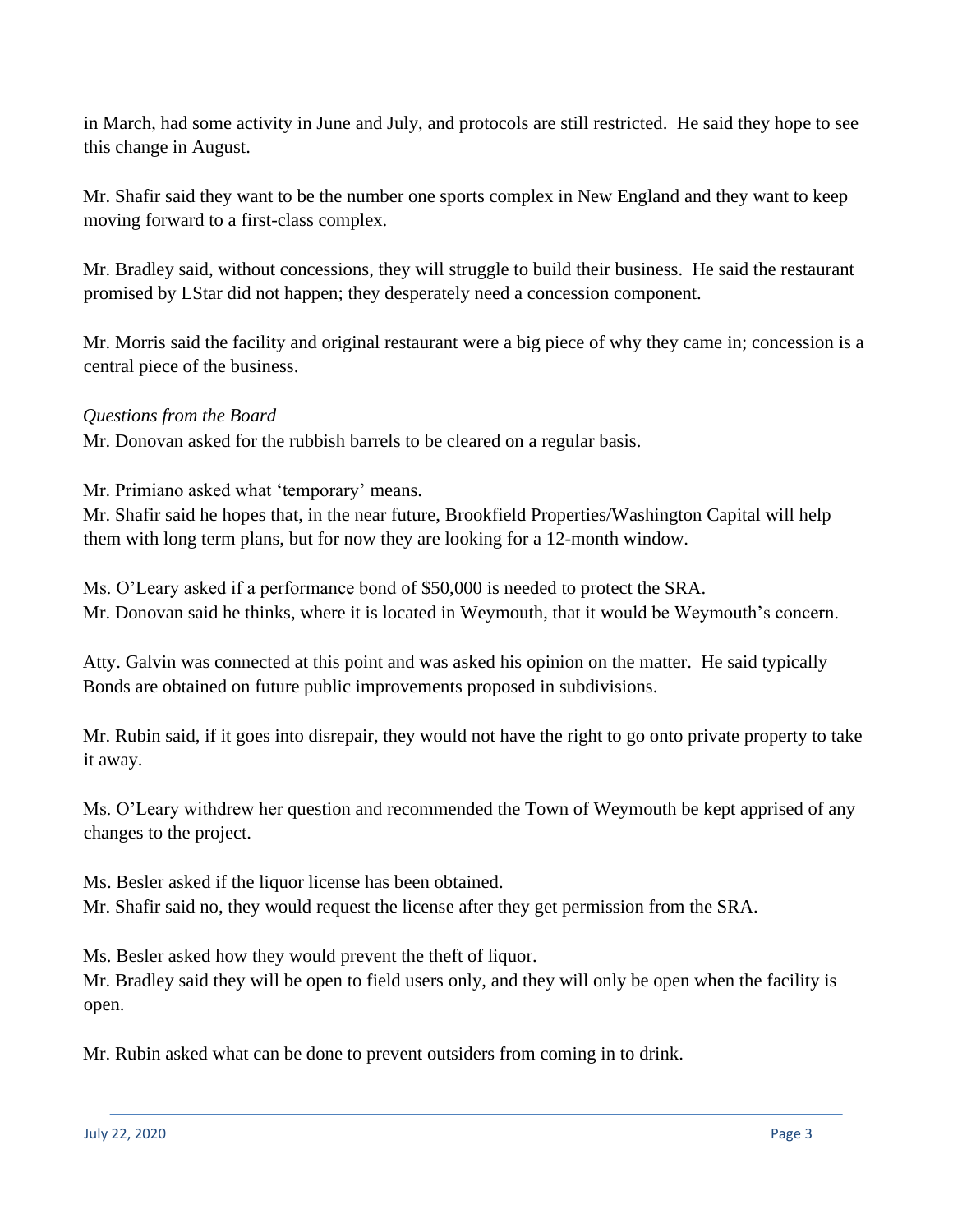Mr. Shafir said he did not think the facility would attract younger crowds based on what they are trying to create.

### *Hours of alcohol operation*

Mr. Bradley said if the league is closing at 10pm, they would prefer the concessions would close at 11pm.

Chairman Henderson said it is the hour after the game that is the concern.

After some discussion, it was decided the initial hours for alcohol sales would be noon to 10:30pm for an initial term of 90 days.

### *Public Comments*

Mary Parsons of Rockland said she thinks mostly families will be visiting the facility.

Lisa Doherty, Union Point resident, asked for a description of the temporary structure. Mr. Shafir described the structure and said, if allowed by the governor, they will have tables inside and outside (within a fenced in area), and said their goal is to open in September.

# **VOTED: Motion of Kevin Donovan, seconded by Pat O'Leary, to limit alcohol sales of beer and wine to Monday through Sunday, from 12 noon to 10:30pm, on a 90-day approval. 8-0-0 unanimous rollcall vote**

**VOTED: Motion of Kelli O'Brien McKinnon, seconded by Tom Henderson, to close the public hearing.** 

**8-0-0 unanimous rollcall vote**

#### Measure 20-015

## **VOTED: Motion of Tom Henderson, seconded by Kelli O'Brien McKinnon, that the Special Permit Granting Authority approve the Plan Change to the Joint Site Plan and Special Permit Approval for the Recreation Complex project, as presented, with the following conditions:**

- 1. The modular building shall be temporary, and must be removed from the premises within twelve (12) months of this approval, unless a time extension is granted by the SRA.
- 2. This approval is subject to Union Point Sports, LLC applying for and receiving a building permit, a certificate of occupancy, and authorization for water and wastewater services from the Town of Weymouth.
- 3. The restroom(s) within the modular building shall be for employees only.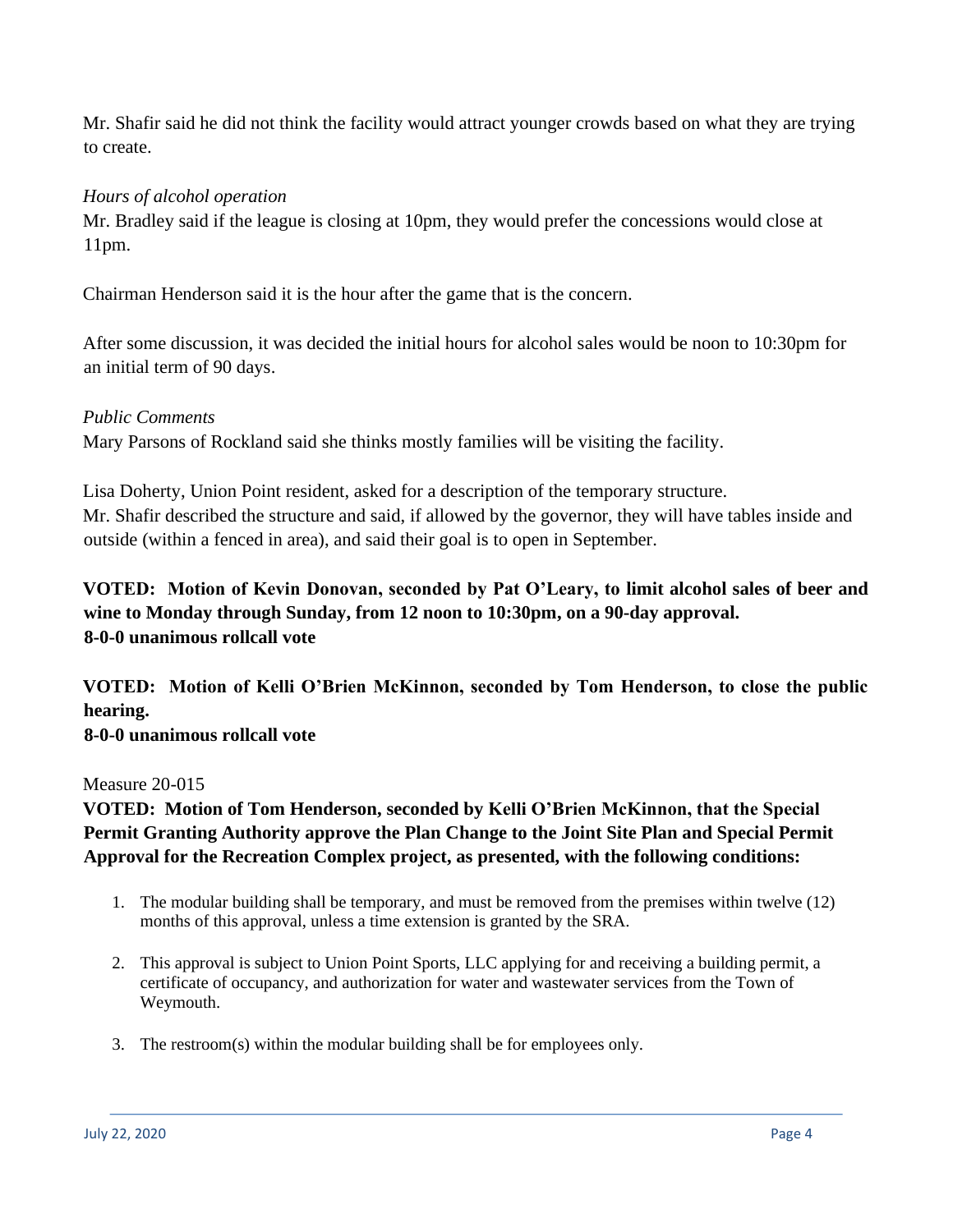- 4. The existing marketing trailer must be removed from the premises within sixty (60) days of this approval. All utility connections for the existing marketing trailer shall be terminated and removed in accordance with all applicable codes within 30 days of being no longer in use.
- 5. Union Point Sports, LLC shall provide a dumpster enclosure plan to the Land Use Administrator for review/approval within fourteen (14) days of this approval, and the existing dumpster must be relocated within sixty (60) days of this approval.
- 6. A liquor license must be secured from the Town of Weymouth prior to any sales of alcoholic beverages. A copy of the liquor license shall be provided to the SRA. Alcoholic beverage sales on the premises shall be limited to beer and wine only. Alcoholic beverage sales are only permitted for a period of ninety (90) days, ending on October 28, 2020. SRA approval is required for any time extension. Alcoholic beverage sales are only allowed during the hours of 12:00PM to 10:30PM, Monday through Sunday. Alcoholic beverages can only be consumed within the confines of the modular building and its attached outdoor fenced-in area.
- 7. Union Point Sports, LLC shall obtain a food establishment permit from the Town of Weymouth for the proposed concessions use. A copy of the food establishment permit shall be provided to the SRA.
- 8. The grounds shall be kept free of any trash or debris. All trash barrels on the premises shall be emptied on a regular basis.
- 9. Any modification of the plans cited above which modification is substantially different from the plan presented at the public hearing, shall be submitted to the SRA to be reviewed and accepted by the SRA prior to any construction commencing.
- 10. SRA's representative(s) shall be permitted to access the property for the purpose of reviewing the progress of work during construction.
- 11. This approval letter shall be on site at all times during construction of the venue.
- 12. Approval by the SRA does NOT constitute approval of any Town of Weymouth Department, Board or Commission.
- 13. The Applicant shall comply with any and all permits required by the Town of Weymouth relating to the construction and operation of the proposed venue.
- 14. This approval does not alter or change the scope of the original approval or any subsequent modification approvals of the site plan/special permit for the Recreation Complex.

#### **8-0-0 unanimous rollcall vote**

**Topics not reasonably anticipated by the Chairman 48 hours in advance of the meeting:** none

### **EXECUTIVE SESSION**